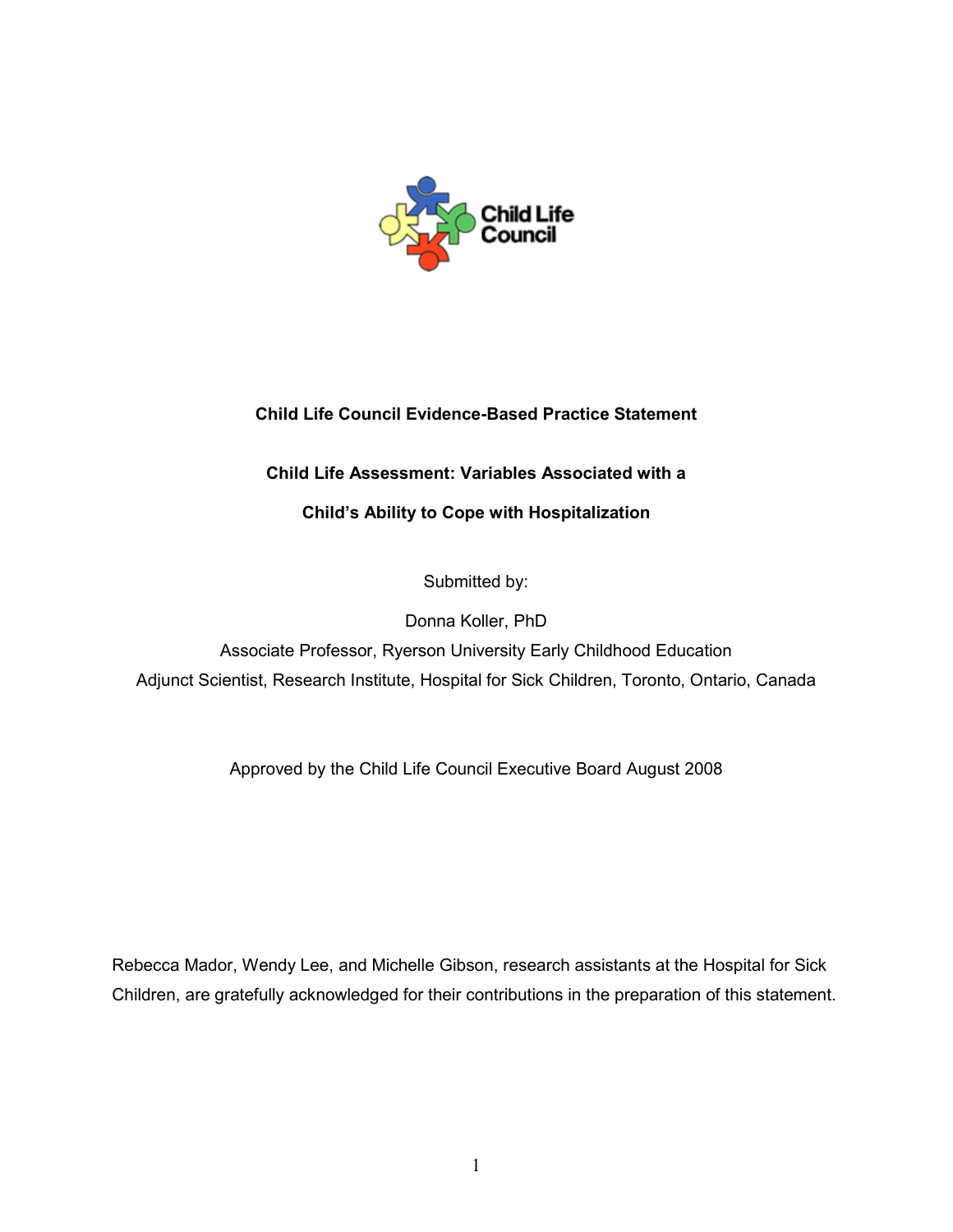### **Preamble**

The purpose of this statement is to identify key variables associated with children's ability to cope with hospitalization. Based on the best empirical evidence, this statement can inform child life practice by serving as a guide for initial assessments of hospitalized children. The goal of an initial assessment is to determine a child's risk for negative psychological outcomes due to hospitalization and to plan appropriate interventions.

This statement is based on an exhaustive search of the literature, which was conducted on i) PsycINFO, which records the literature from psychology and related disciplines such as medicine, psychiatry, nursing, sociology, and education; ii) MEDLINE, which focuses on biomedical literature; and iii) CINAHL, the Cumulative Index to Nursing & Allied Health Literature, which covers literature relating to nursing and allied health professions. A variety of keywords and combinations such as "hospitalized children," "coping," "psychological adaptation" and "stress" were used to conduct the search (See Table 1 for a list of search terms). The search was completed in March 2007 with the assistance of a medical librarian. Searches revealed approximately 150 articles regarding coping and adjustment. After the results were sorted to exclude repeats and non-empirical based literature, 39 articles remained. These articles were retrieved and evaluated based on the scoring of 2 independent raters using "The Quality of Study Rating Form"<sup>1</sup>. Articles that received a rating of at least 60 out of 100 points were selected for inclusion in this statement. Any article that scored between 55 and 65 points was scored again by a second rater to confirm inclusion or exclusion. Finally, twenty-six articles met the selection criteria (See Table 2 for a complete list of citations).

Since evidence-based practice represents an integration of the best available research along with clinical experience<sup>1</sup>, this statement was reviewed by certified child life specialists across North America in order to ensure clinical applicability. In addition, evidence-based practice acknowledges patient preferences and needs when determining the most appropriate clinical interventions for the child and family.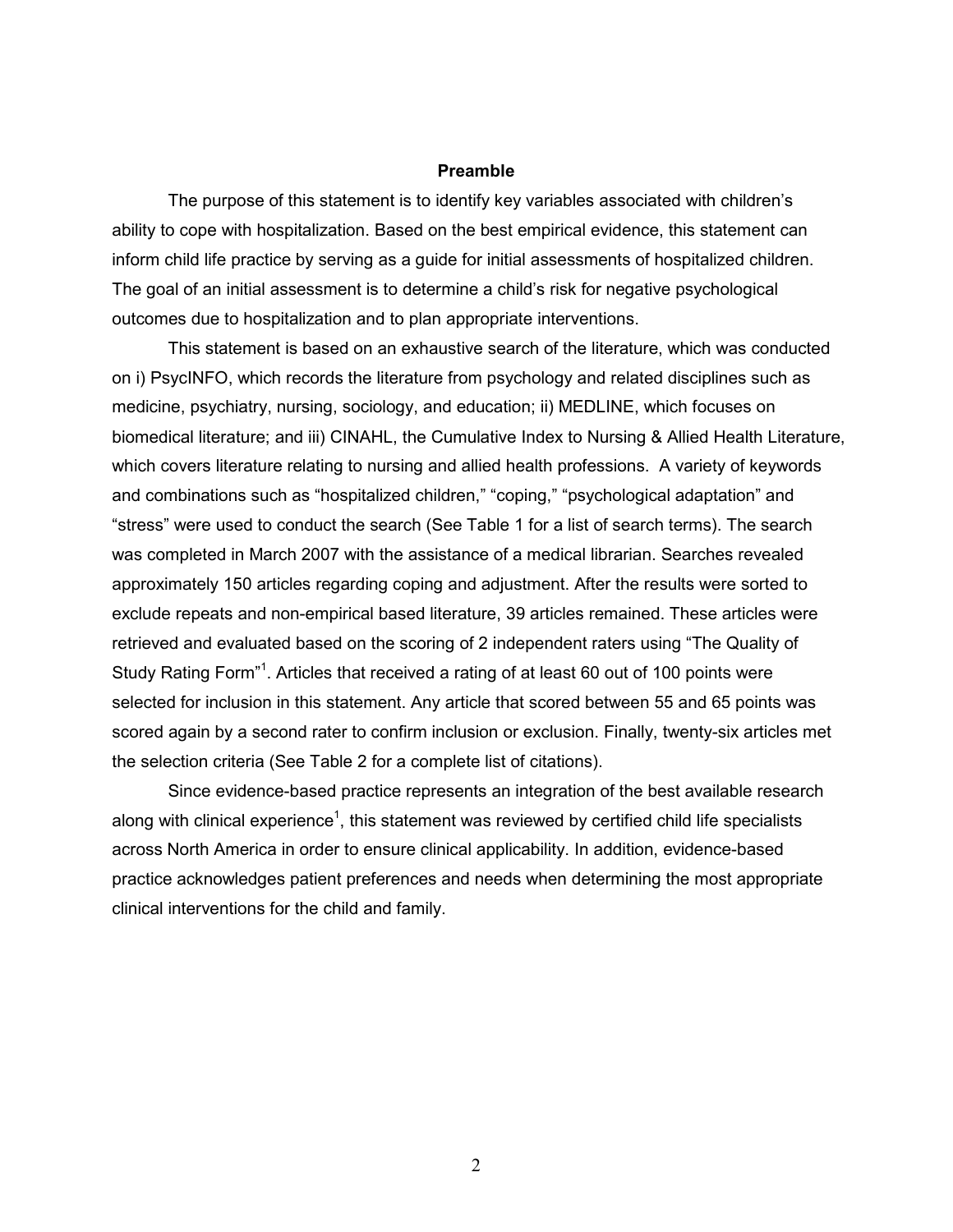#### **Child Life Assessment: Why is it important?**

Children's negative responses to hospitalization and medical procedures are well documented in the literature<sup>2-6</sup>. In an effort to reduce the negative impact of hospitalization on pediatric patients, child life specialists must determine whether a child is at risk for experiencing negative psychological sequelae. Given that the quality and intensity of a child's reaction to hospitalization can be influenced by many variables, child life specialists must consider the most significant variables<sup>7, 8</sup> when conducting assessments. Without an understanding of these variables, accurate assessments of hospitalized children are not possible and the ability to engage in evidence-based practice is thwarted.

#### **How Studies Identify Factors Associated with Coping**

 Research in this area is complex, predominantly because several variables can be associated with children's ability to cope with hospitalization. For the most part, this research is quantitative and correlational in design. These studies typically attempt to link results obtained through self-report scales completed by children and their parents with behavioral outcomes. It must be noted, however, that correlational designs do not allow conclusions to be drawn with respect to causality. Despite the shortcomings of correlational designs, the findings reviewed here identify key issues associated with how children cope with hospitalization. From the studies reviewed in this statement, four categories of variables emerged:

- 1) Child variables
- 2) Family variables
- 3) Illness variables
- 4) Medical experiences

### **Child Variables**

#### *Temperament*

Temperament can be defined as an individual's consistent and stable pattern of behavior or reaction, one that persists across time, activity, and context. Generally, an individual's temperament consists of nine dimensions including activity level, adaptability, threshold of responsiveness, mood, intensity of reaction, distractibility, attention span and persistence, and predictability<sup>9</sup>. Two studies investigated the relationship between a child's temperament and his or her response to hospitalization. Children who responded best to hospitalization tended to be more positive in mood, more predictable, easier to distract, more approachable and adaptable while being less reactive to stimuli<sup>9, 10</sup>. In addition, McClowry found that temperament accounts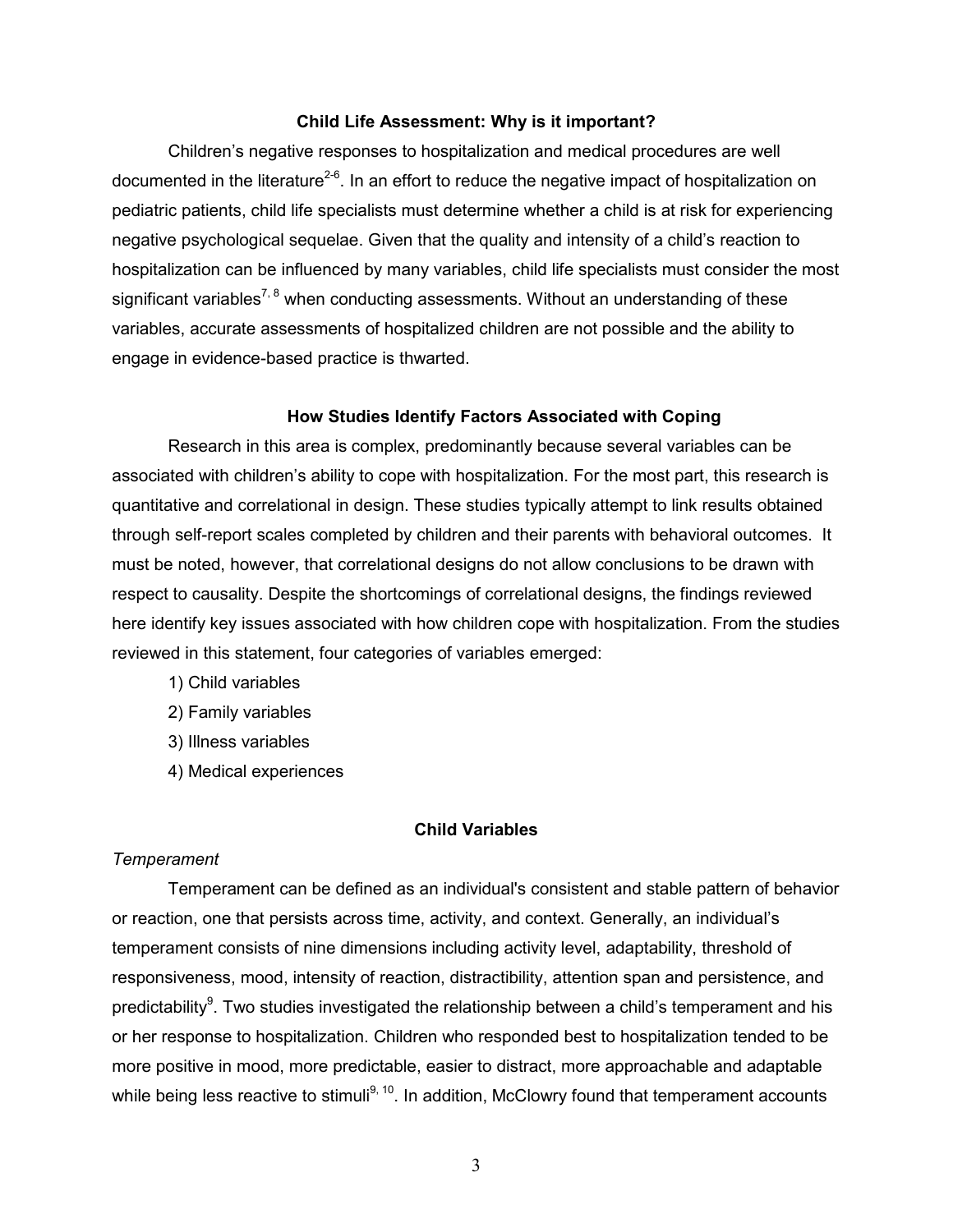for as much as 50% of the variance in children's behavioral responses prior to and up to one month after hospitalization<sup>9</sup>.

The level of anxiety exhibited by a child in hospital can reflect his or her underlying temperament and associated responses to stressful situations. In addition, distinctions need to be made between the different types of anxiety. For instance, *trait anxiety*, which refers to the stable and relatively constant tendency to be anxious, has a significant influence on the quality of a child's reaction to hospitalization<sup>11-13</sup>. Children with higher trait anxiety are significantly more likely to perceive their coping as ineffective and appraise hospitalization as a stressful experience than are children with lower trait anxiety<sup>11, 12</sup>. Trait anxiety has also been found to positively correlate with a child's self-reported fear, indicating that highly anxious children require additional support in order to cope effectively with stressful events<sup>13</sup>. In addition to trait anxiety, *state anxiety* refers to anxiety created as a result of a specific experience. Tiedeman and Clatworthy found that this form of anxiety dissipates from the time of admission to discharge for hospitalized children between the ages of 5 and 11<sup>14</sup>.

In the event that a child life specialist is presented with an anxious child, discussions with the child and family can help determine whether the child is exhibiting a form of trait or state anxiety. For example, if the child is normally anxious in other areas of his or her life, this may be indicative of a more pervasive form of anxiety. In this case, child life interventions supplemented by a referral to psychiatry may be necessary in order to rule out an underlying anxiety disorder. *Coping Style* 

Coping is the process used to alter, manage, or tolerate a stressful situation<sup>15</sup>. An individual's preferred style of coping is a combination of his or her temperament as well as an appraisal of the stressful situation. Researchers have typically divided the coping strategies children use into two categories: avoidant and vigilant<sup>16, 17</sup>. Avoidant coping occurs when children restrict their thoughts about an upcoming event, deny their worries, and detach from a stressful stimulus. Vigilant coping strategies consist of seeking out detailed information and alertness to a stressful stimulus. LaMontagne et al., found that vigilant coping was associated with a timely return to normal activities over the course of recovery<sup>16</sup>. In a related study, LaMontagne et al., classified children based on how they focused on aspects of impending surgery. Children who focused their attention on concrete aspects of the experience (i.e., details about recovery) tended to use vigilant coping and were able to return to their usual activities sooner. Children who had less information about the procedure (provided few descriptions of the experience, tended to avoid information) had the least favorable outcome on the "activities" subscale of the Youth Self-Report and Profile which assesses the child's usual activities (i.e.,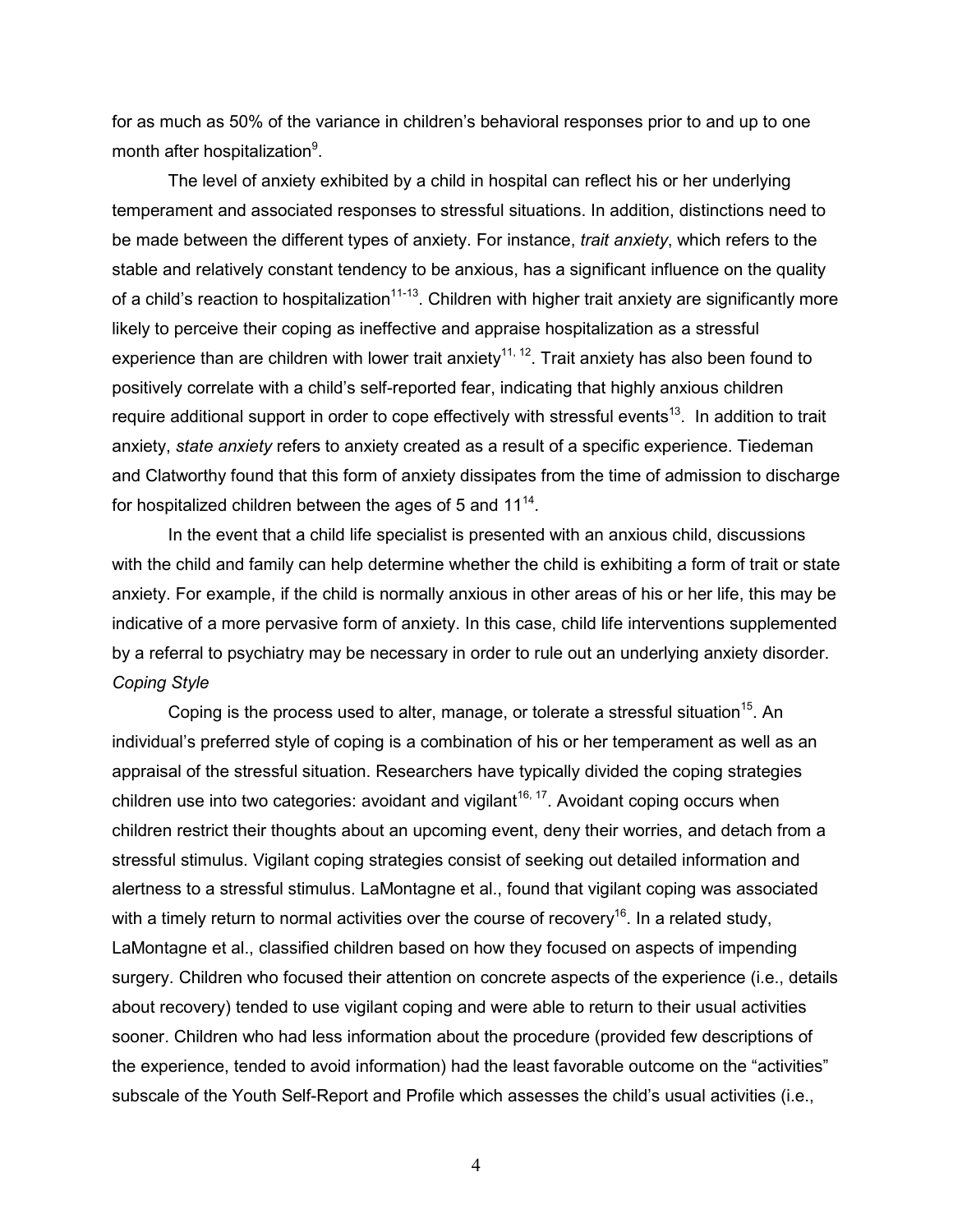sports, chores, etc.)<sup>17</sup>. Similarly, Knight et al., found that children who sought information about their upcoming procedure exhibited less physiological and affective distress than children who denied the experience or avoided information $^{18}$ .

However, other studies suggest that the relationship between coping style and outcomes is more complex<sup>16, 19</sup>. Lowery Thompson found that children who used either informationseeking (vigilant) *or* information-limiting (avoidant) coping behaviors were less anxious than children using a combined approach<sup>19</sup>. Furthermore, different strategies can be associated with favorable outcomes at different time periods; while avoidant strategies were found to be more effective in reducing stress initially after surgery, children using a vigilant approach reported better long-term recovery<sup>16</sup>.

In one study, children's baseline behavior was assessed as a predictor for how a child might behave during and after hospitalization. For instance, if a child is more likely to exhibit internalizing behaviors (i.e. anxiety, depression) prior to hospitalization, this coping style can consistently predict later internalizing behaviors following hospitalization. The same was found true for externalizing behaviors such as aggression and hyperactivity $^{20}$ .

Although the findings reveal complexities, children's coping styles appear to predict psychological outcomes related to hospitalization. For the most part, avoidant characteristics appear to be less effective at ameliorating stressors associated with hospitalization. Therefore, a child's coping style as shown by his or her willingness to seek and accept information can predict the degree of psychological risk.

#### *Age*

 Several studies included in this review examined the relationship between a child's chronological age and his or her likelihood of experiencing negative behavior and/or psychological sequelae in response to hospitalization<sup>13, 14, 21-24</sup>. It should be noted that these studies did not make distinctions between chronological age and developmental levels. Despite the fact that older children (latency age) are assumed to cope better with hospitalization than younger children, the literature indicates that the relationship is more complex. For example, some studies found no link between a child's age and his or her response to hospitalization, post-behavioral upset, anxiety or fear<sup>19, 25</sup>. Conversely, some researchers found that younger children were more likely to be anxious and fearful compared to older children<sup>14-16, 20-24, 26</sup>. Younger children were also less likely to feel in control of their health as measured by the Children's Health Locus of Control Scale $^{22}$ .

The impact of age on children's coping strategies is also unclear. Assessed by the Preoperative Mode of Coping Interview, two studies cited contradictory findings: Lowery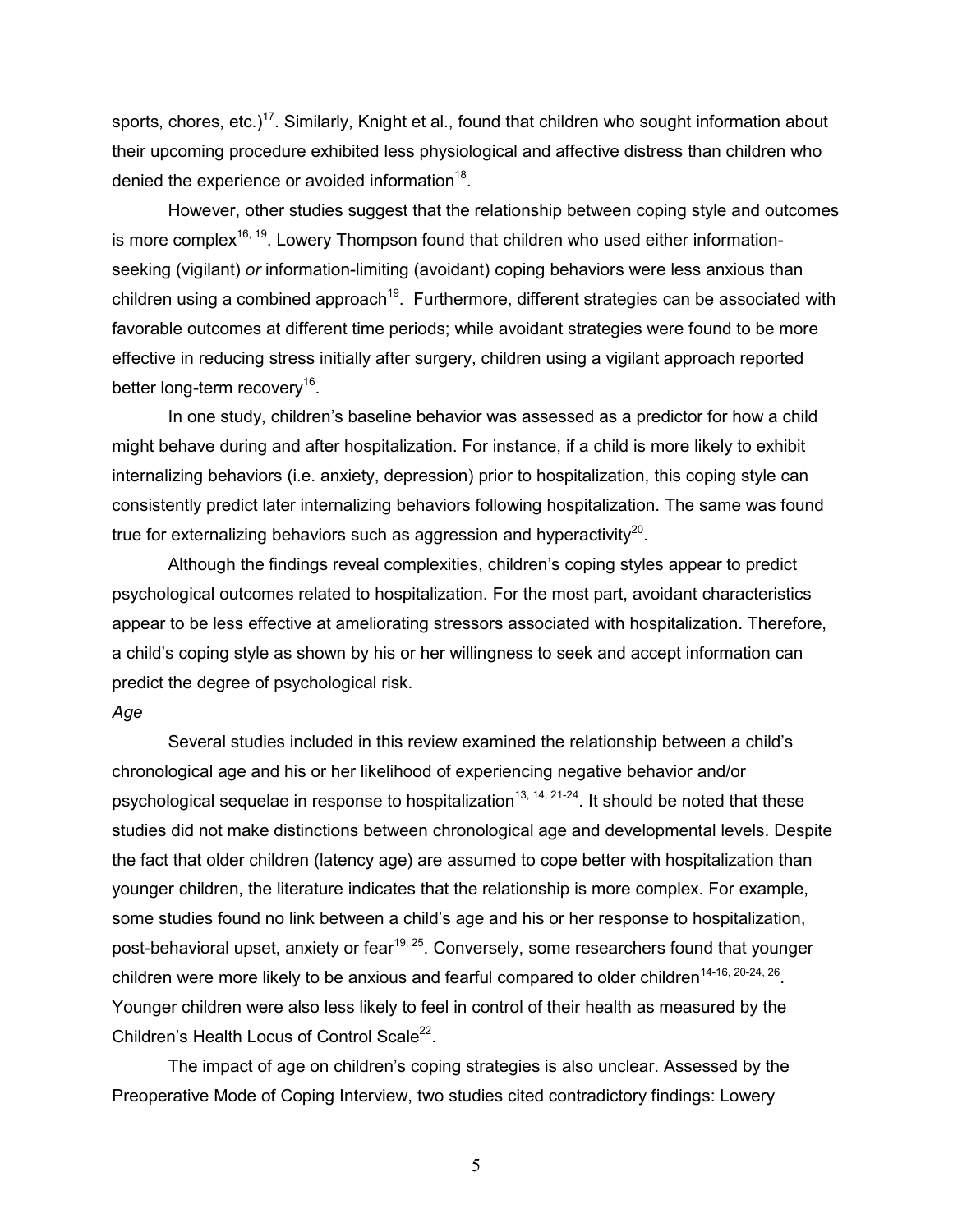Thompson found that age is not related to children's coping behavior while LaMontagne et al., discovered that older children are more likely to use effective coping strategies<sup>16, 19</sup>. Given these discrepant findings, it cannot be assumed that the age of the child will accurately predict the degree of upset experienced by a hospitalized child. Hence, it is critically important to examine other variables in addition to age when making assessments regarding coping. *Gender* 

 Many studies in this review examined the effects of gender on a child's response to hospitalization<sup>11-14, 19, 20, 22, 23, 25-28</sup>. However, the findings from these studies are inconclusive. Tiedeman and Clatworthy found that boys tended to be more anxious than girls at admission, discharge and post-discharge, while other studies found that girls were more anxious than boys<sup>20, 22, 25, 27</sup> and finally some concluded that gender was unrelated to anxiety or the expression of fear<sup>11-13, 19</sup>. A number of studies also revealed that gender differences are not evident in behavioral upset<sup>23</sup>, focus of attention<sup>17</sup>, coping strategies and perception of its effectiveness<sup>11</sup> and the type of events children appraised as stressful during hospitalization<sup>12</sup>.

### **Family Variables**

#### *Parental Anxiety and Distress*

Of all the family variables, parental anxiety is most strongly correlated with children's adverse responses during hospitalization<sup>10, 15, 16, 20, 21, 24, 26, 29</sup>. Maternal anxiety not only predicts children's emotional distress<sup>10, 15, 16, 20, 24, 29</sup>, but also correlates positively with children's distress during invasive procedures<sup>21, 26</sup>. In one study, high levels of maternal state anxiety at first contact (6-16 hours following the child's admission to the intensive care unit) was found to significantly increase a child's likelihood to engage in negative behavioral responses such as hyperactivity and aggression<sup>20</sup>. Maternal anxiety also mediates the positive effect of an intervention on hospitalized children's post-hospital behavior, suggesting that it may be beneficial to provide support to highly-anxious mothers in order to enhance the psychosocial outcomes of hospitalized children<sup>30</sup>.

Only one study found that at the time of admission to the hospital, parental anxiety did not significantly affect child's anxiety<sup>14</sup>. However, there was a significant relationship between parental anxiety and children's anxiety following hospitalization. These inconsistent findings were partially explained by the fact that different questionnaires were used at various times during hospitalization.

*Family Characteristics*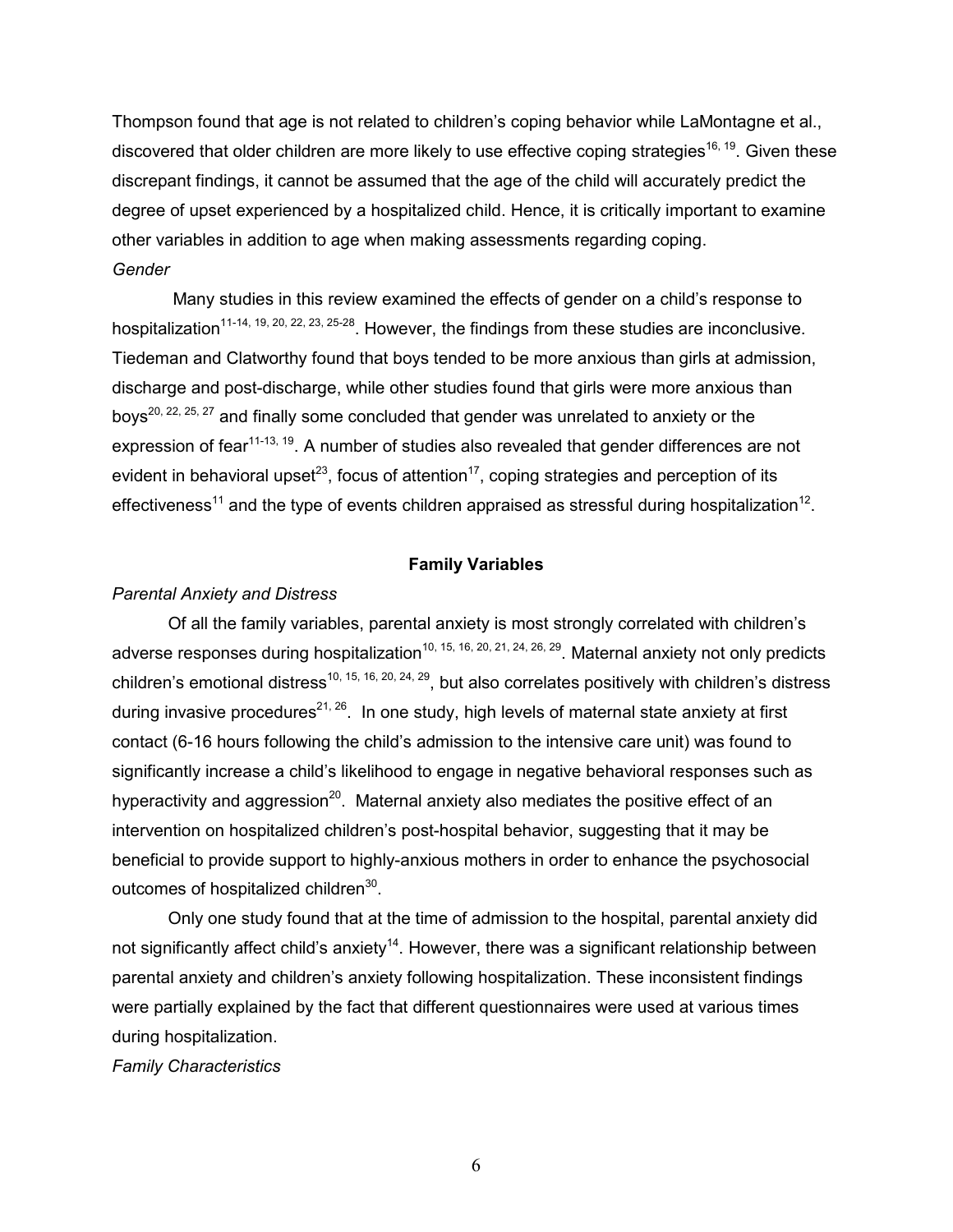Three studies provided an in-depth examination of family characteristics associated with post-hospitalization outcomes<sup>10, 20, 23</sup>. The main variables included the marital status of a child's parents<sup>20</sup>, family size, and family composition<sup>10, 23</sup>. One study by Small & Melnyk (2006) found that marital status significantly predicted a child's likelihood of displaying internalizing (focused inward, i.e. anxiety, depression) or externalizing (focused outward, i.e. aggression, hyperactivity) behaviors post-hospitalization<sup>20</sup>. For example, mothers who had been married more than once had children who demonstrated more internalizing behaviors three months post-hospitalization than children whose mothers had not been married or were married for the first time. Additionally, mothers' anxiety and level of involvement to the emotional needs of the child were primary predictors of internalizing and externalizing behaviors, as well as posthospitalization anxiety. However, family size and composition were found to be unrelated to a child's post-hospital adjustment  $10, 20, 23$ .

#### *Socioeconomic Status*

Studies have investigated the relationship between a family's socioeconomic status (SES) and a child's response to hospitalization<sup>10, 13, 20, 22, 23</sup>. While two studies found no association between SES and children's responses to hospitalization<sup>10, 23</sup>,<sup>20</sup>, Hart & Bossert found that children with higher trait anxiety from families with a lower yearly income reported a higher amount of fear<sup>13</sup>. In terms of maternal education, Rennick et al., reported that children with mothers who had higher education were more likely to feel in control of their health<sup>22</sup>. *Parental Presence and Involvement* 

Studies have also sought to determine the extent to which a parent's presence is associated with how a child responds to hospitalization. In a pediatric emergency care study, 96 children were administered a venipuncture $31$ . The children were randomly assigned to two groups; one in which a parent was present, and another in which a parent was absent. Both parents and children exhibited less distress when a parent was present during the procedure. In contrast, another study randomly assigned 20 children to either a condition with mother present during an injection and another condition where the mother was absent<sup>32</sup>. Children's behavior during and after the injection was rated as significantly more negative for the children in the mother-present condition. The authors concluded that children may feel more comfortable protesting during a procedure when a parent is present.

 The level of parental involvement in the care of hospitalized children can exert significant influence on a child's ability to cope with medical experiences<sup>10, 20, 24, 30</sup>. In one controlled study by Mazurek Melnyk and Feinstein, researchers found that when parents received information regarding common child behaviors during hospitalization, their participation in the care of their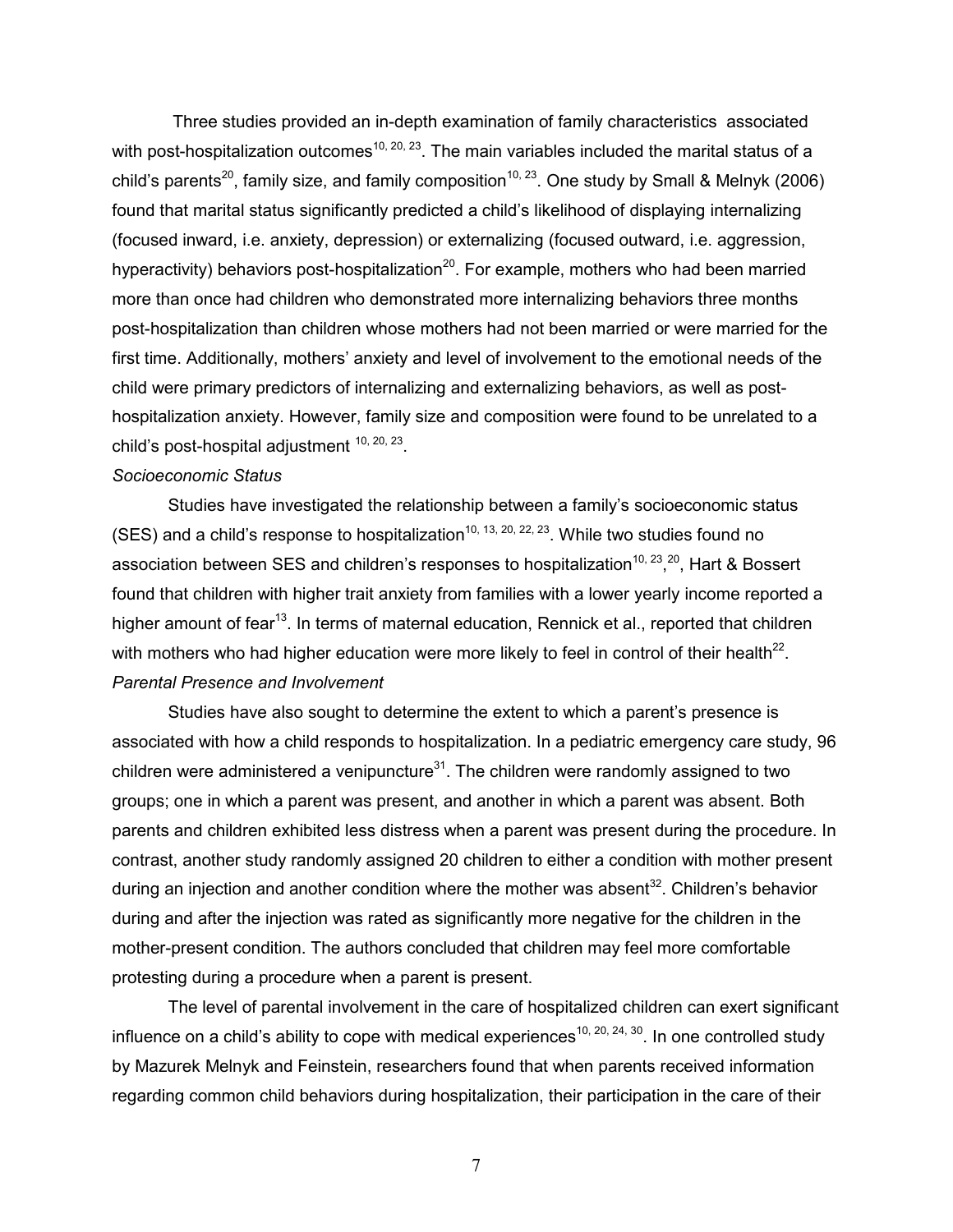child increased $30$ . In turn, these children experienced less negative behaviors following hospitalization. To measure the level of maternal involvement in care, the Index of Parent Participation was used (IPP; Melynk, Alpert-Gillis, Hensel, Cable-Beiling & Rubenstein, 1997)<sup>33</sup>. The scale consists of a 36-item checklist of self-reported parenting behaviors during childhood hospitalization. Examples of these behaviors included playing, bathing, feeding and explaining medical procedures to the child. The authors yielded scores which reflected low, moderate and high levels of involvement. The study found that moderate parental involvement resulted in positive outcomes for hospitalized children while excessive or limited parental involvement was shown to result in negative outcomes. For instance, children with highly involved parents exhibited worse post-hospital adjustment, more internalized coping such as anxiety and depression<sup>24</sup>, and more behavioral disturbance than children with less involved parents<sup>10, 20, 24</sup>.

### **Illness Variables**

#### *Chronic vs. Acute Illness*

Few studies have investigated whether children with chronic or acute conditions experience hospitalization differently. In one study, the degree of children's fears was not associated with whether they had chronic or acute illnesses<sup>13</sup>. However, in another study, acutely ill children were more likely to perceive their coping as effective than were chronically ill children<sup>11</sup>. Bossert compared chronically ill and acutely ill children on their perceptions of what is stressful. Chronically ill children identified more intrusive events and acutely ill children identified more physical symptoms as stressful<sup>12</sup>. In regards to post-hospital behavior, children from intensive care were compared with those from a general medical ward. Scores on post-hospital behavior scales revealed similar findings for the two samples $^{34}$ .

### *Length of Hospitalization*

 In two studies, the length of hospitalization was examined in regards to children's adjustment to hospitalization<sup>14, 22</sup>. While this variable appeared to have minimal effects on children's responses to hospitalization in one study<sup>22</sup>, another study found that shorter hospital stays were associated with higher levels of anxiety by children at discharge<sup>14</sup>.

### **Medical Experiences**

## *Exposure to Invasive Procedures*

 Studies reveal that the number of invasive procedures experienced by a child is positively associated with the level of stress, anxiety and fear experienced during and following hospitalization<sup>22, 25, 28, 29</sup>. In particular, two studies found that the number of invasive procedures was a strong predictor of children's psychological distress, manifested in symptoms of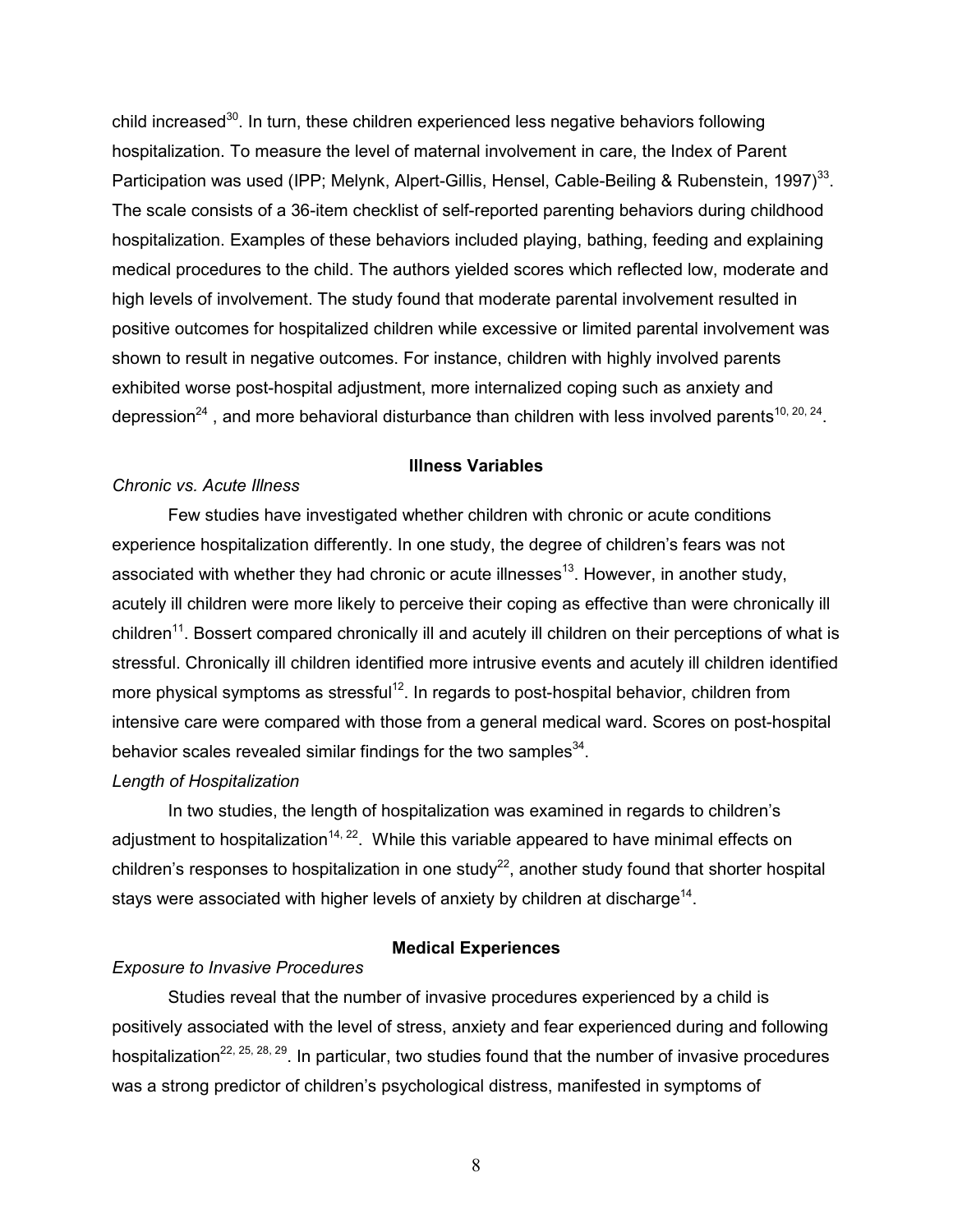depression, anxiety, fear and post-traumatic stress<sup>25, 28</sup>. Rennick et al., found that children subjected to a higher number of invasive procedures tended to have more intrusive thoughts and avoidance behaviors. These findings were particularly noteworthy for younger, more severely ill children who had endured many invasive procedures<sup>22</sup>. Rennick et al., replicated these findings and found that children between the ages of 6 to 17 years who were exposed to high numbers of invasive procedures experienced the most psychological sequelae post discharge<sup>28</sup>. Only one study did not find an association between the number of medical procedures and children's depressive or anxious symptoms. The authors hypothesize that participants in their study had experienced frequent hospitalizations and may have learned effective coping strategies<sup>15</sup>.

#### *Previous Hospitalizations*

The research on whether previous hospitalization has an effect on a child's ability to cope with hospitalization is inconclusive. Some research found that previous hospitalizations are not related to the level of anxiety or coping experienced by the child<sup>19, 25</sup> while in a study by Tiedeman and Clatworthy, children with no previous hospital experience were more anxious than those who had been in hospital before, alluding to the potential benefits of being familiar with the hospital setting<sup>14</sup>. Support for these findings can be found in Wells and Schwebel where children with fewer previous surgeries exhibited greater disturbance and anxiety $^{24}$ . *Gaps in the Literature* 

Since studies report mixed findings on a variety of variables (i.e. age, previous hospitalizations), additional research using randomized designs with cross-sectional samples could reveal the degree to which particular variables impact on children of various ages. For instance, there is a lack of studies that compare children of different ages with a variety of diagnoses or chronic conditions. Current research has also made no distinctions between chronological age and the developmental levels of the participants. This issue may have bearing on research findings given that children sampled from pediatric settings are more likely to have a range of developmental delays which can affect their ability to cope. In addition, future research should address whether particular diagnoses and associated treatment plans place children at greater risk for negative psychological outcomes. Taken together, this information has implications for determining appropriate staff to patient ratios in specific medical areas where child life may be needed most.

According to Rodriguez and Boggs, the evaluation of emotional distress in pediatric settings is further complicated by the scarcity of measures designed specifically for the assessment of children who are hospitalized<sup>23</sup>. Given that a parent's anxiety is strongly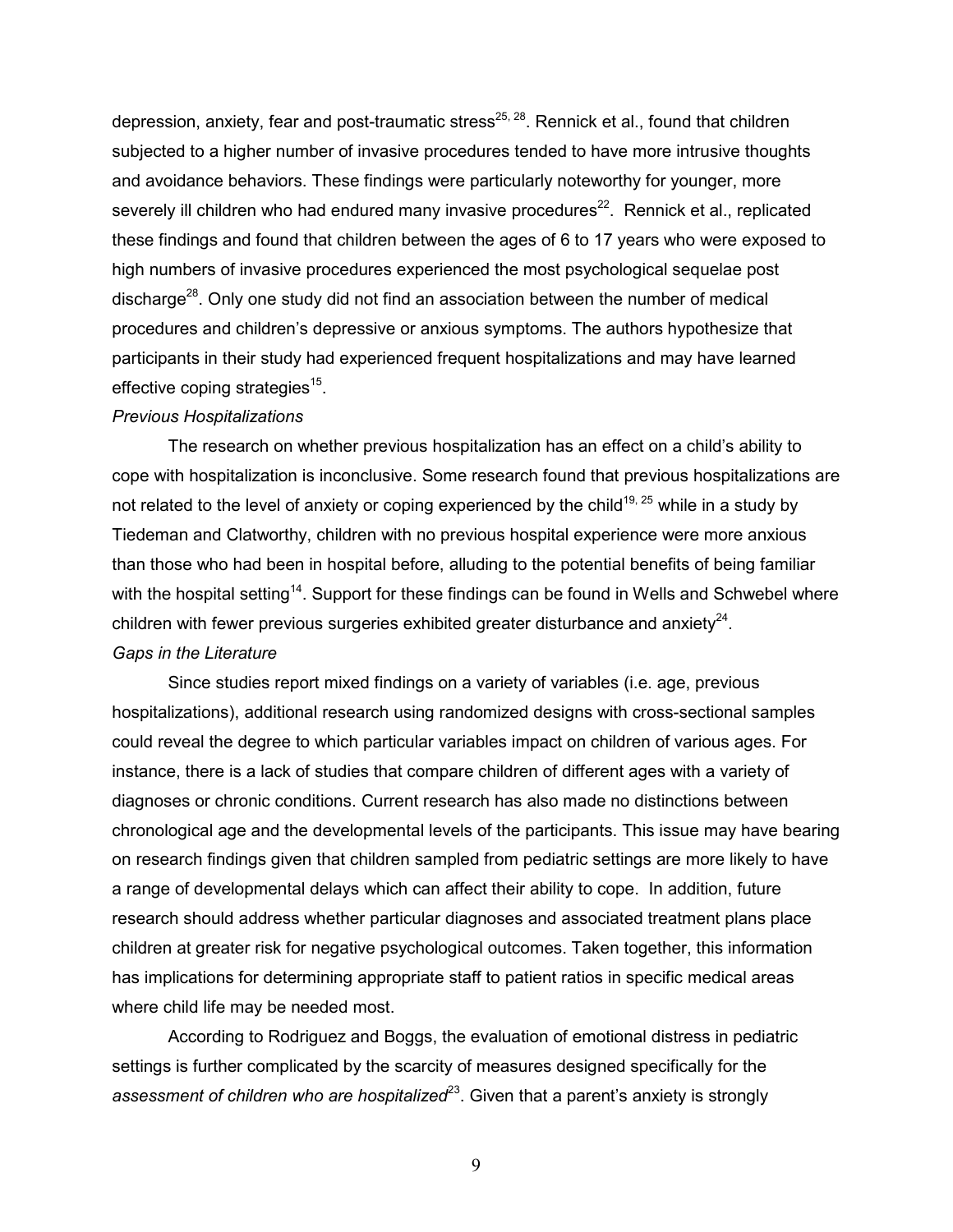correlated with a child's anxiety, additional measures which address a range of family variables are also needed. Finally, the literature lacks relevant discourse on issues related to culture (i.e. values, beliefs), diversity and family background.

### **Conclusions**

 A systematic review of the best available research revealed key variables to be considered in a child life assessment. In particular, the child's temperament, and the level of child and parental anxiety (state or trait) are very significant factors. Small and Melnyk underscore the importance of baseline knowledge concerning a child's usual behavior patterns, citing that this information can identify patients most in need of psychosocial interventions during and following hospitalization<sup>20</sup>. Therefore, an initial assessment of the child's temperament is an important place to start in addition to determining parental stress levels. An assessment of these key variables will help determine whether the child is experiencing state or trait anxiety. Indeed, highly anxious children may require more emotional support in order to deal with stressful events and this may be particularly significant for children who have experienced many invasive medical procedures. Finally, the research tells us that we cannot assume a child will cope poorly solely because he or she is young without considering other important variables.

The research in this area presents a complicated array of issues for child life consideration. For child life specialists who observe parents exhibiting or reporting high stress levels, collaborating with other health care professionals such as social work can make a significant difference in patient and family outcomes. Although child life specialists play an important role in children's adaptation to hospitalization, evidence-based practice models support inter-professional collaboration as a means of strategically addressing complex issues associated with how children and their parents cope with medical challenges $^{35-41}$ .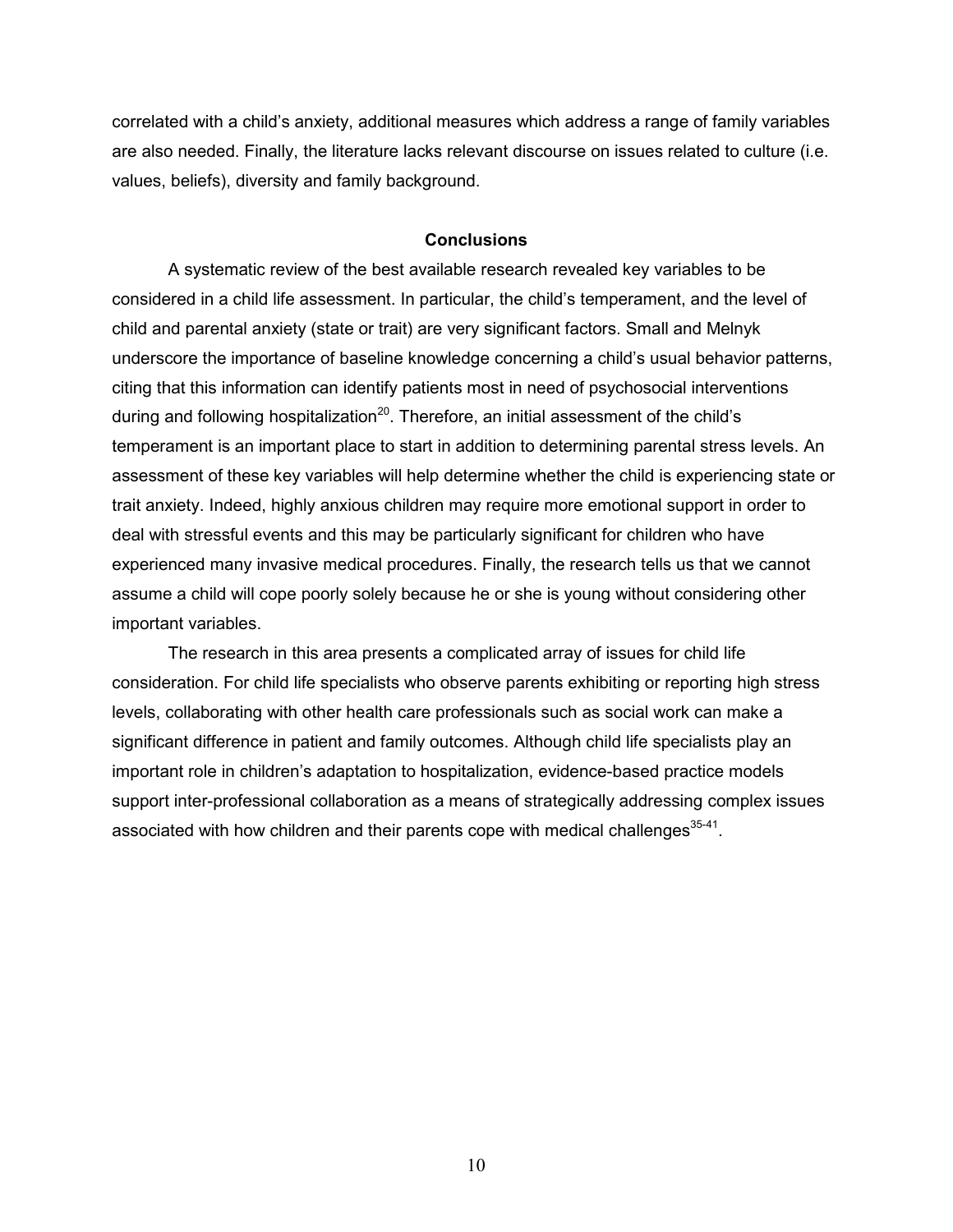### **References**

- **1.** Gibbs L. Quality of Study Rating Form: An Instrument for Synthesizing Evaluation Studies. *Journal of Social Work Education.* 1989;25(1):67.
- **2.** Vernon DT, Schulman JL, Foley JM. Changes in children's behavior after hospitalization. *American Journal of Diseases of Children.* 1966;111:581-593.
- **3.** Bowlby J, Robertson J, Rosenbluth D. A two-year-old goes to the hospital. *Psychoanalytic Study of the Child.* 1952;7:82-94.
- **4.** Fletcher B. Psychological upset in posthospitalized children: A review of the literature. *Maternal-Child Nursing Journal.* 1981;10:185-195.
- **5.** Vernon DT, Foley JM, Sipowicz RR, Schulman JL. *The psychological responses of children to hospitalization and illness*. Springfield, Ill: Charles C. Thomas; 1965.
- **6.** Thompson R, Stanford, G. *Child Life in Hospitals: Theory and Practice*. Springfield, IL: Charles C. Thomas; 1981.
- **7.** Melamed BG, Dearborn M, Hermecz DA. Necessary considerations for surgery preparation: Age and previous experience. *Psychosomatic Medicine.* 1983;45(6):517- 525.
- **8.** Lynch M. Preparing children for day surgery. *Children's Health Care.* 1994;23(2):75-85.
- **9.** McClowry SG. The relationship of temperament to pre- and posthospitalization behavioral responses of school-age children. *Nursing Research.* 1990;39(1):30-35.
- **10.** Carson DK, Council JR, Gravley JE. Temperament and family characteristics as predictors of children's reactions to hospitalization. *Developmental and Behavioral Pediatrics.* 1991;12(3):141-147.
- **11.** Bossert E. Factors influencing the coping of hospitalized school-age children. *Journal of Pediatric Nursing.* 1994;9(5):299-306.
- **12.** Bossert E. Stress appraisals of hospitalized school-age children. *Children's Health Care.*  1994;23(1):33-49.
- **13.** Hart D, Bossert E. Self-reported fears of hospitalized school-age children. *Journal of Pediatric Nursing.* 1994;9(2):83-90.
- **14.** Tiedeman ME, Clatworthy S. Anxiety responses of 5- to 11-year-old children during and after hospitalization. *Journal of Pediatric Nursing.* 1990;5(5):334-343.
- **15.** Mabe PA, Treiber FA, Riley WT. Examining emotional distress during pediatric hospitalization for school-aged children. *Children's Health Care*.1991;20(3):162-169.
- **16.** LaMontagne LL, Hepworth JT, Johnson BD, Cohen F. Children's preoperative coping and its effects on postoperative anxiety and return to normal activity. *Nursing Research.*  1996;45(3):141-147.
- **17.** LaMontagne LL, Johnson JE, Hepworth JT, Johnson BD. Attention, coping, and activity in children undergoing orthopaedic surgery. *Research in Nursing & Health.* 1997;20:487- 494.
- **18.** Knight RB, Atkins A, Eagle CJ, et al. Psychological stress, ego defenses, and cortisol production in children hospitalized for elective surgery. *Psychosomatic Medicine.*  1979;41(1):40-49.
- **19.** Lowery Thompson M. Information-seeking coping and anxiety in school-age children anticipating surgery. *Children's Health Care.* 1994;23(2):87-97.
- **20.** Small L, Melnyk BM. Early predictors of post-hospital adjustment problems in critically ill young children. *Research in Nursing & Health.* 2006;29:622-635.
- **21.** Dahlquist LM, Power TG, Cox CN, Fernbach DJ. Parenting and child distress during cancer procedures: A multidimensional assessment. *Children's Health Care.*  1994;23(3):149-166.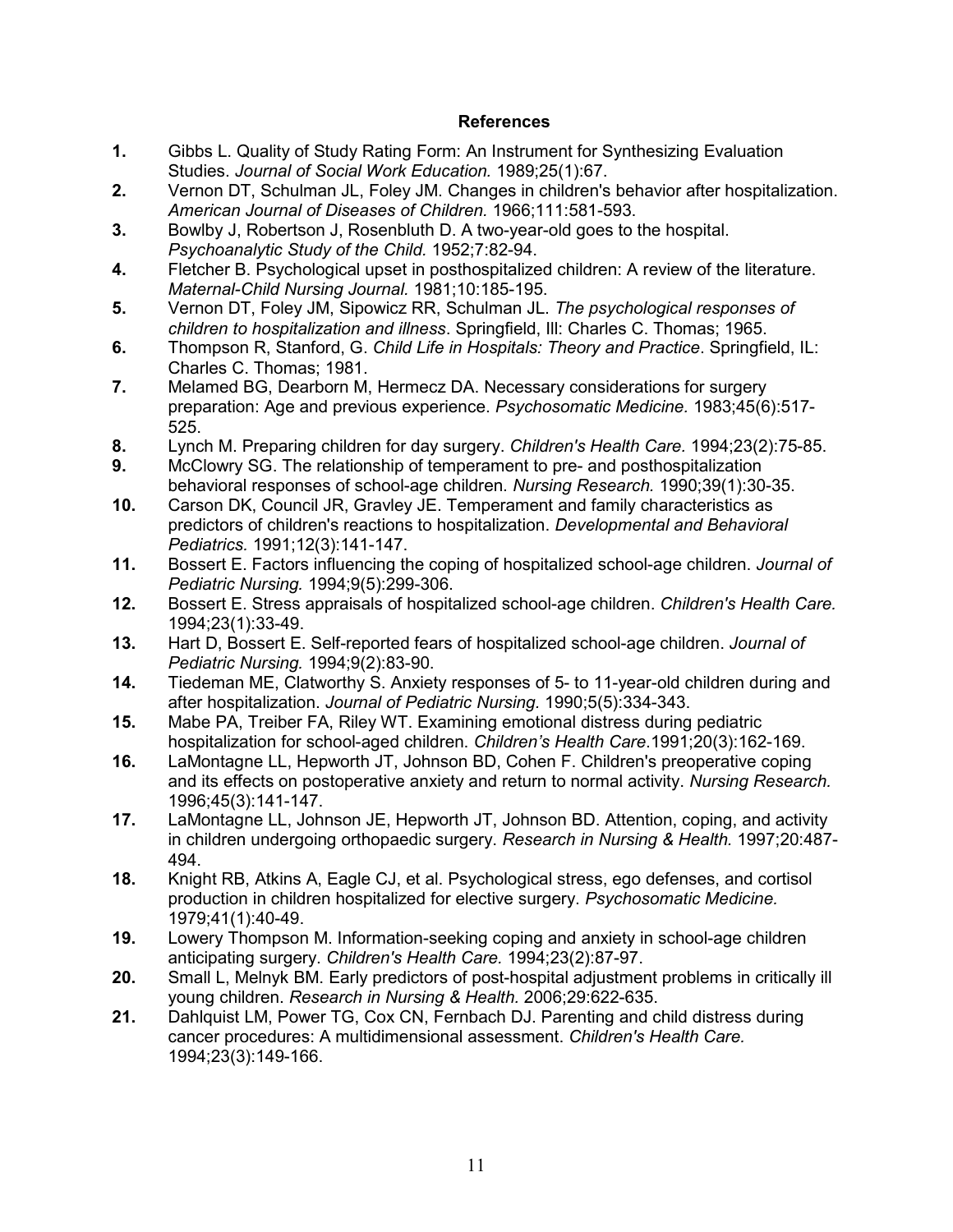- **22.** Rennick JE, Johnston CC, Dougherty G, Platt R, Ritchie JA. Children's psychological responses after critical illness and exposure to invasive technology. *Developmental and Behavioral Pediatrics.* 2002;23(3):133-144.
- **23.** Rodriguez CM, Boggs SR. Behavioral upset in medical patients Revised: Evaluation of a parent report measure of distress for pediatric populations. *Journal of Pediatric Psychology.* 1994;19(3):319-324.
- **24.** Wells RD, Schwebel AI. Chronically ill children and their mothers: Predictors of resilience and vulnerability to hospitalization and surgical stress. *Developmental and Behavioral Pediatrics.* 1987;8(2):83-89.
- **25.** Saylor CF, Pallmeyer TP, Finch AJ, Eason L, Trieber F, Folger C. Predictors of psychological distress in hospitalized pediatric patients. *Journal of the American Academy of Child and Adolescent Psychiatry.* 1987;26(2):232-236.
- **26.** Jacobsen PB, Manne SL, Gorfinkle K, Schorr O, Rapkin B, Redd WH. Analysis of child and parent behavior during painful medical procedures. *Health Psychology.*  1990;9(5):559-576.
- **27.** LaMontagne LL, Wells N, Hepworth JT, Johnson BD, Manes R. Parent coping and child distress behaviors during invasive procedures for childhood cancer. *Journal of Pediatric Oncology Nursing.* 1999;16(1):3-12.
- **28.** Rennick JE, Morin I, Kim D, Johnston CC, Dougherty G, Platt R. Identifying children at high risk for psychological sequelae after pediatric intensive care unit hospitalization. *Pediatric Critical Care Medicine.* 2004;5(4):358-363.
- **29.** Fosson A, Martin J, Haley J. Anxiety among hospitalized latency-age children. *Developmental and Behavioral Pediatrics.* 1990;11(6):324-327.
- **30.** Mazurek Melnyk BM, Feinstein NF. Mediating functions of maternal anxiety and participation in care on young children's posthospital adjustment. *Research in Nursing & Health.* 2001;24:18-26.
- **31.** Wolfram RW, Turner ED, Philput C. Effects of parental presence during young children's venipuncture. *Pediatric Emergency Care.* 1997;3(5):325-328.
- **32.** Shaw EG, Routh DK. Effect of mother presence on children's reaction to aversive procedures. *Journal of Pediatric Psychology.* 1982;7(1):33-42.
- **33.** Melnyk BM, Alpert-Gillis, LJ, Hensel, PB, Cable- Beiling, RC, & Rubenstein, JS. Helping mothers cope with a critically ill child: A pilot test of the COPE intervention. *Research in Nursing & Health.* 1997;20:3-14.
- **34.** Youngblut JM, Shiao S-YP. Child and family reactions during and after pediatric ICU hospitalization: A pilot study. *Heart and Lung.* 1993;22(1):46-54.
- **35.** Aston J, Shi E, Bullot H, Galway R, Crisp J. Qualitative evaluation of regular morning meetings aimed at improving interdisciplinary communication and patient outcomes. *International Journal of Nursing Practice.* 2005;11(5):206-213.
- **36.** Baggs JG, Ryan SA, Phelps CE, Richeson JF, Johnson JE. The association between interdisciplinary collaboration and patient outcomes in a medical intensive care unit. *Heart & Lung.* 1992;21(1):18-24.
- **37.** Knaus WA, Draper EA, Wagner DP, Zimmerman JE. An evaluation of outcome from intensive care in major medical centers. *Annals of Internal Medicine.* 1986;104(3):410- 418.
- **38.** Larson E. The impact of physician-nurse interaction on patient care. *Holistic Nursing Practice.* 1999;13(2):38-46.
- **39.** Mitchell PH, Armstrong S, Simpson TF, Lentz M. American Association of Critical-Care Nurses Demonstration Project: profile of excellence in critical care nursing. *Heart & Lung.*  1989;18(3):219-237.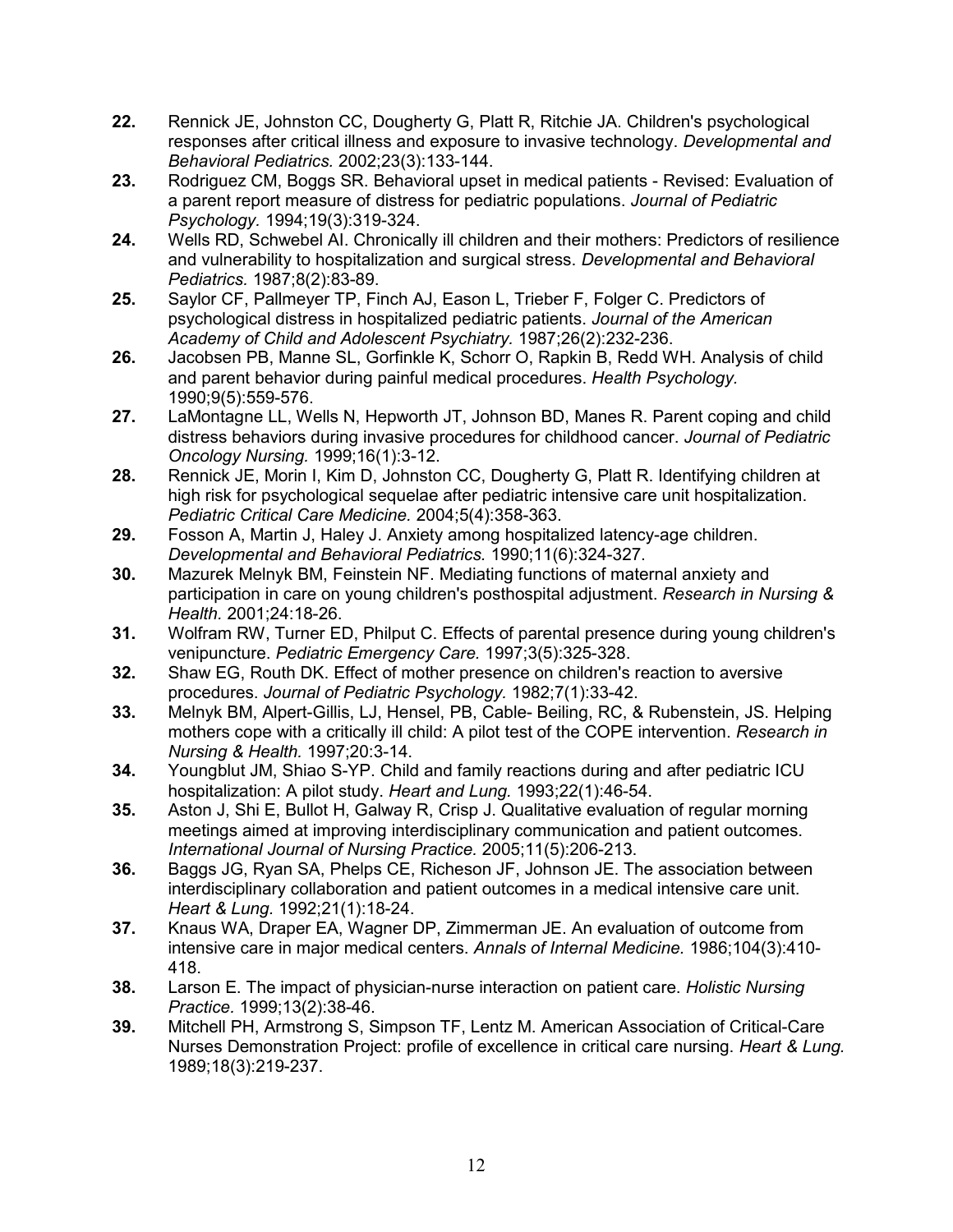- **40.** Baggs JG, Schmitt MH, Mushlin AI, et al. Association between nurse-physician collaboration and patient outcomes in three intensive care units. *Critical Care Medicine.*  1999;27(9):1991-1998.
- **41.** Zimmerman JE, Shortell SM, Rousseau DM, et al. Improving intensive care: observations based on organizational case studies in nine intensive care units: a prospective, multicenter study. *Critical Care Medicine.* 1993;21(10):1443-1451.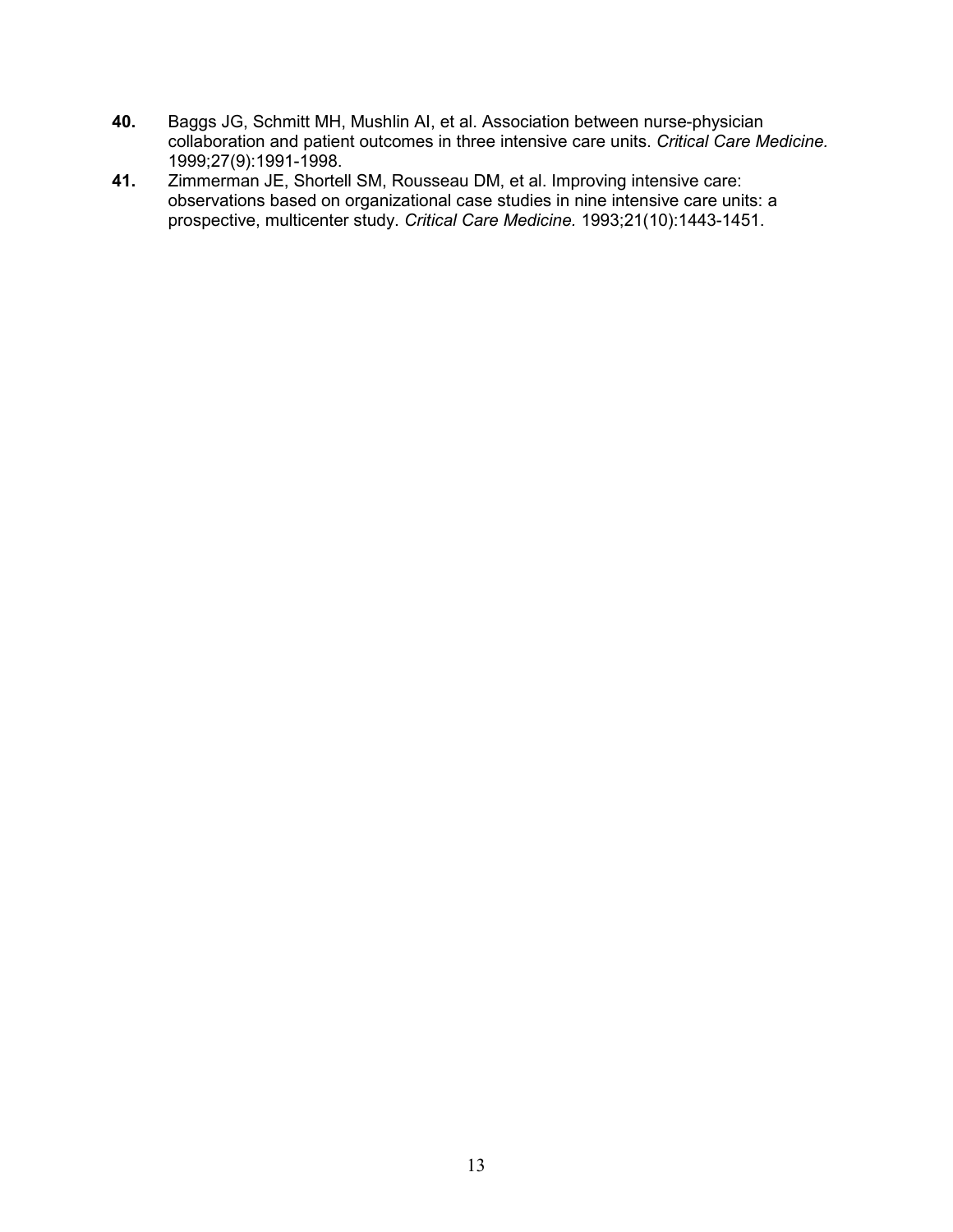## **Appendix**

## **Table 1. List of keywords used to conduct literature search**

Three databases were used to generate literature searches. A variety of search words were used to conduct literature searches with the assistance of a medical librarian.

## **MEDLINE**

| Category                 | <b>Search Words</b>                                                                      |
|--------------------------|------------------------------------------------------------------------------------------|
| Coping                   | Psychological adaptation, adjustment, stress, psychological stress,<br>social adjustment |
| Hospitalized<br>Children | Inpatient (limited to all children), hospitalized child, hospitalized<br>adolescent      |

# **PsycINFO**

| Category                 | <b>Search Words</b>                                                  |
|--------------------------|----------------------------------------------------------------------|
| Coping                   | Coping behavior, adjustment, emotional adjustment, social adjustment |
| Hospitalized<br>Children | Hospitalized patients (limited to childhood and adolescence)         |

### **CINAHL**

| Category                 | <b>Search Words</b>                                                                                            |
|--------------------------|----------------------------------------------------------------------------------------------------------------|
| Coping                   | Child adaptation to hospitalization, psychological adaptation, social<br>adjustment                            |
| Hospitalized<br>Children | Hospitalized infant, hospitalized children, hospitalized adolescent,<br>inpatients (age limited to 0-18 years) |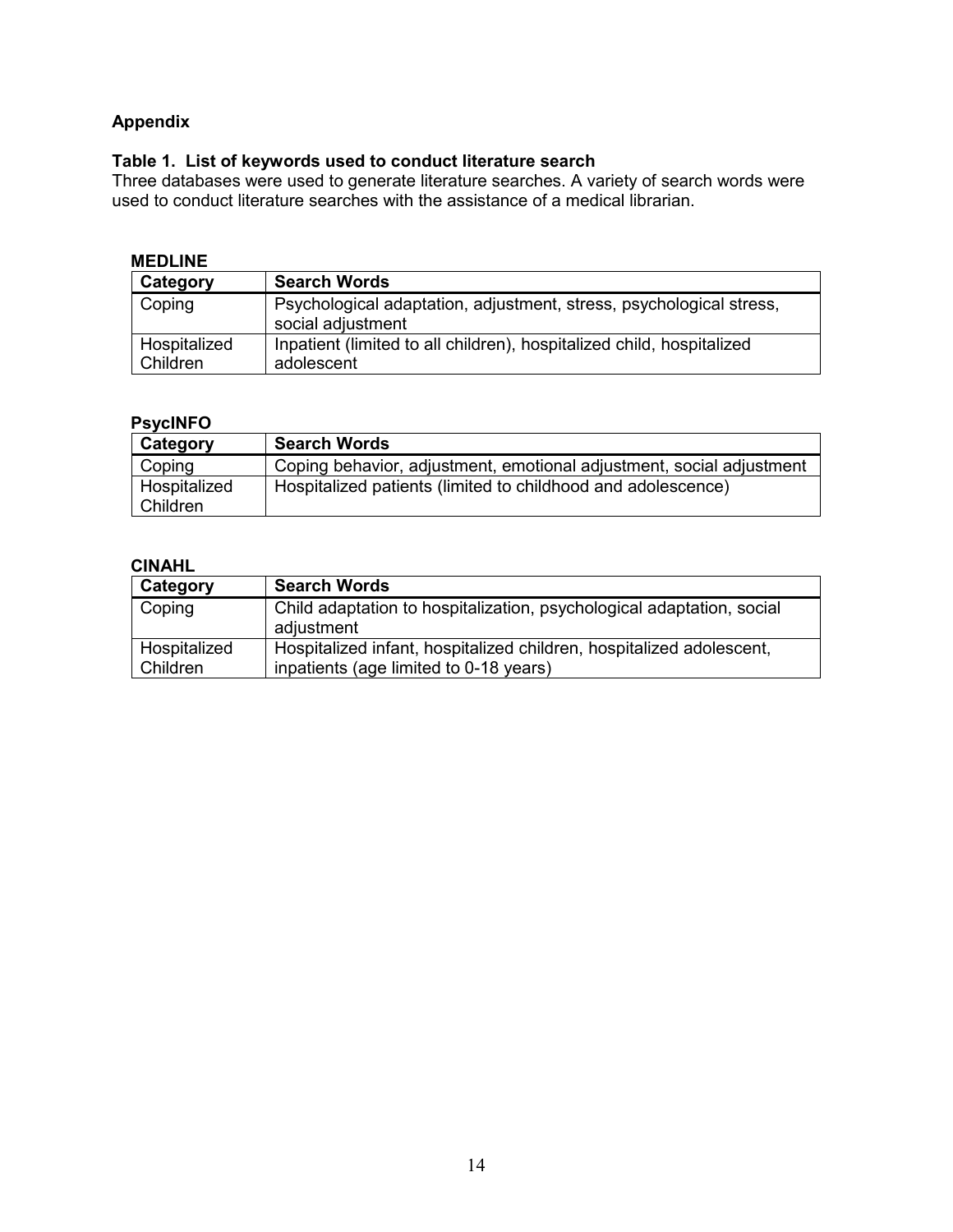### **Table 2. Final selection of studies included in this review**

Twenty-six articles were evaluated using "The Quality of Study Rating Form" (Gibbs, 1989). Articles that scored between 60 and 100 points were selected for inclusion in this statement.

- Bossert E. Factors influencing the coping of hospitalized school-age children. *Journal of Pediatric Nursing.* 1994;9(5):299-306.
- Bossert E. Stress appraisals of hospitalized school-age children. *Children's Health Care.*  1994;23(1):33-49.
- Carson DK, Council JR, Gravley JE. Temperament and family characteristics as predictors of children's reactions to hospitalization. *Developmental and Behavioral Pediatrics.*  1991;12(3):141-147.
- Dahlquist LM, Power TG, Cox CN, Fernbach DJ. Parenting and child distress during cancer procedures: A multidimensional assessment. *Children's Health Care.* 1994;23(3):149-166.
- Fosson A, Martin J, Haley J. Anxiety among hospitalized latency-age children. *Developmental and behavioral pediatrics.* 1990;11(6):324-327.
- Hart D, Bossert E. Self-reported fears of hospitalized school-age children. *Journal of Pediatric Nursing.* 1994;9(2):83-90.
- Jacobsen PB, Manne SL, Gorfinkle K, Schorr O, Rapkin B, Redd WH. Analysis of child and parent behavior during painful medical procedures. *Health Psychology.* 1990;9(5):559-576.
- Knight RB, Atkins A, Eagle CJ, et al. Psychological stress, ego defenses, and cortisol production in children hospitalized for elective surgery. *Psychosomatic Medicine.*  1979;41(1):40-49.
- LaMontagne LL, Hepworth JT, Johnson BD, Cohen F. Children's preoperative coping and its effects on postoperative anxiety and return to normal activity. *Nursing Research.*  1996;45(3):141-147.
- LaMontagne LL, Johnson JE, Hepworth JT, Johnson BD. Attention, coping, and activity in children undergoing orthopaedic surgery. *Research in Nursing & Health.* 1997;20:487-494.
- LaMontagne LL, Wells N, Hepworth JT, Johnson BD, Manes R. Parent coping and child distress behaviors during invasive procedures for childhood cancer. *Journal of Pediatric Oncology Nursing.* 1999;16(1):3-12.
- Lowery Thompson M. Information-seeking coping and anxiety in school-age children anticipating surgery. *Children's Health Care.* 1994;23(2):87-97.
- Mabe PA, Treiber FA, Riley WT. Examining emotional distress during pediatric hospitalization for school-aged children. *Children's Health Care*.1991;20(3):162-169.
- McClowry SG. The relationship of temperament to pre- and post-hospitalization behavioral responses of school-age children. *Nursing Research.* 1990;39(1):30-35.